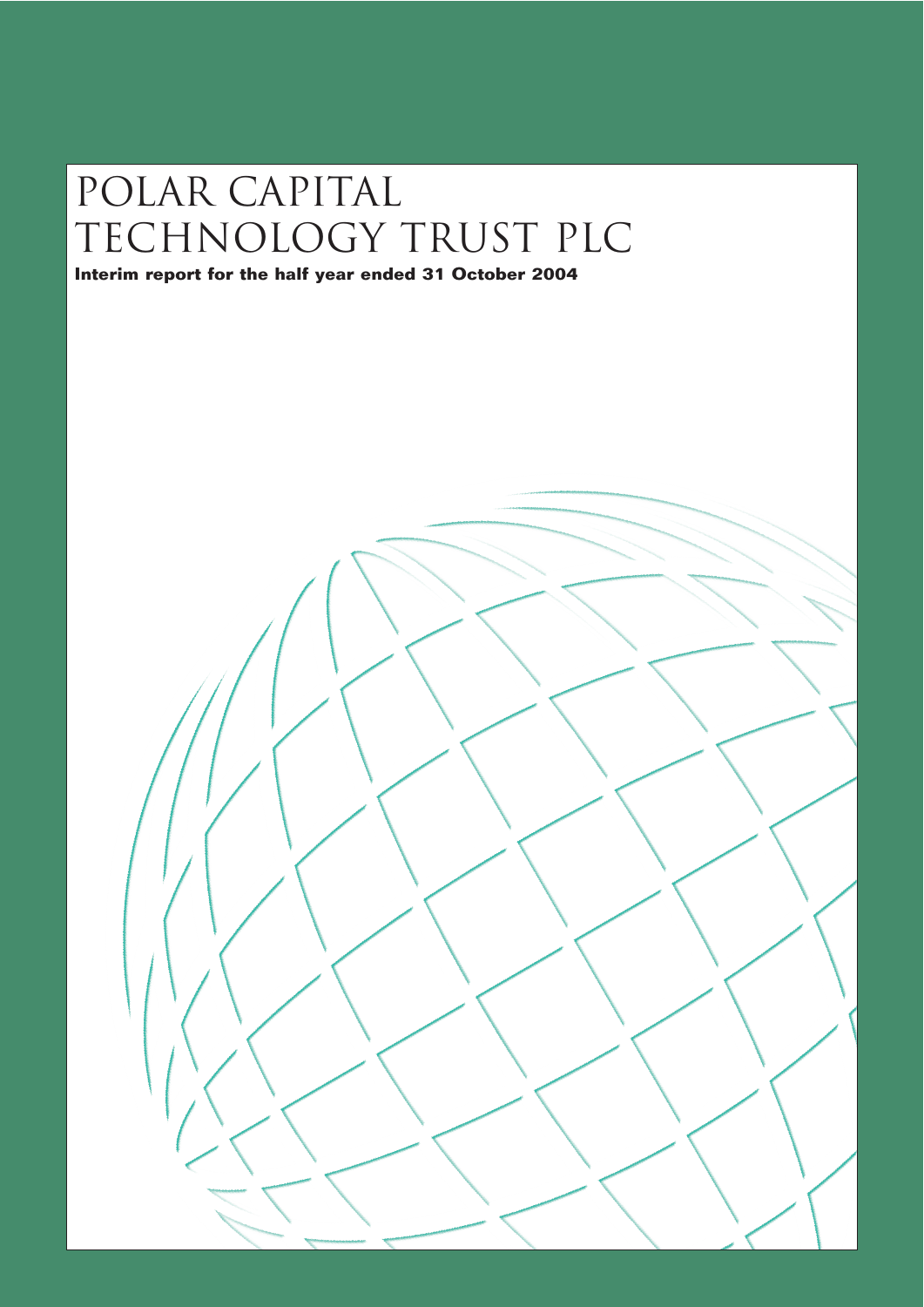### Polar Capital Technology Trust Plc – pROFILE

Polar Capital Technology Trust PLC was launched on 16 December 1996 under the name Henderson Technology Trust PLC, with one warrant attached to every five shares. The original subscription price for each share was £1. In 2006, and every five years thereafter, shareholders will have the right to approve, or otherwise, the continued existence of the Company.

- **OBJECTIVE** The investment objective is to maximise capital growth for our shareholders through investing in a diversified portfolio of technology companies around the world.
- **RATIONALE** Over the last two decades the technology industry has been one of the most vibrant, dynamic and rapidly growing segments of the global economy. Technology companies offer the potential for substantially faster earnings growth than the broad market, reflecting the long-term secular uptrend in technology spending.

**INVESTMENT** Stocks are selected for their potential for shareholder returns, not on the basis of **APPROACH** technology for its own sake. We believe in rigorous fundamental analysis and focus on:

- management quality
- the identification of new growth markets
- the globalisation of major technology trends and
- exploiting international valuation anomalies and sector volatility.
- **MANAGEMENT** Polar Capital Partners Limited has been the appointed investment manager throughout the year. Mr. Brian Ashford-Russell, the appointed fund manager, has been responsible for the Company's portfolio since its launch and before that for the Company's predecessor, TR Technology PLC, throughout its life. Mr Ashford-Russell directs a portfolio management team of five technology specialists. Mr Ben Rogoff has recently been appointed deputy fund manager.

The Company pays both a basic management fee as well as a performance fee if performance is above a predetermined level. Details are published in the year end Annual Report and Accounts.

Information on the Company can be accessed at: www.polarcapitaltechnologytrust.co.uk and further shareholder information is given at the back of this report.

Investors should be aware that the value of the company's shares may reflect the greater relative volatility of technology shares. Technology shares are subject to the risks of developing technologies, competitive pressures and other factors including the acceptance by business and consumers of new technologies. Many companies in the technology sector are smaller companies and are therefore also subject to the risks attendant on investing in smaller capitalisation businesses.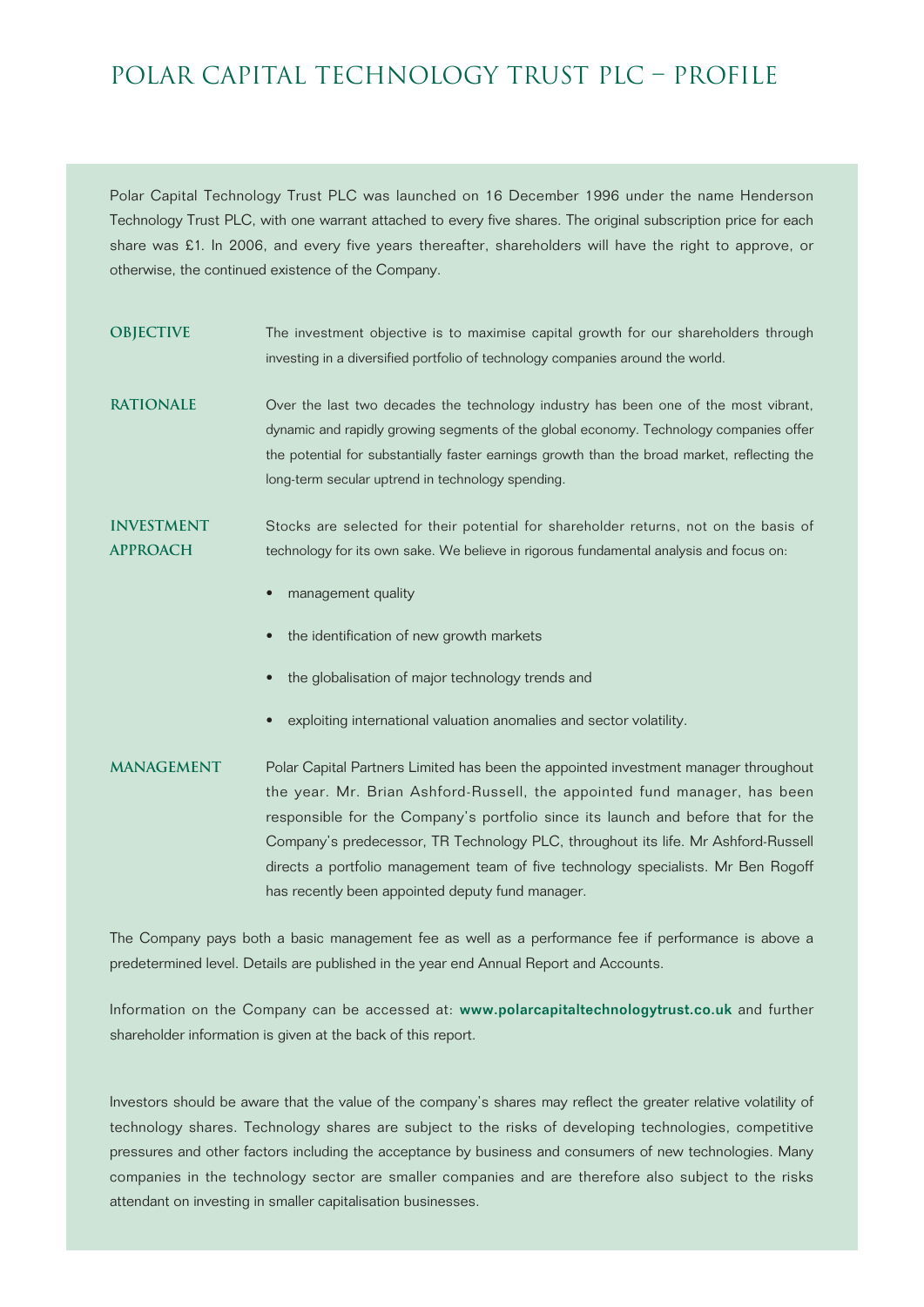### **HIGHLIGHTS**

| <b>FINANCIAL</b>               | (Unaudited)<br>Half year ended<br>31 October 2004 | (Audited)<br>Year ended<br>30 April 2004 | Movement<br>$\frac{0}{0}$ |
|--------------------------------|---------------------------------------------------|------------------------------------------|---------------------------|
| Net assets                     |                                                   |                                          |                           |
| per ordinary share (undiluted) | 200.38p                                           | 208.13p                                  | (3.7)                     |
| per ordinary share (diluted)   | 186.80p                                           | 193.71 <sub>p</sub>                      | (3.6)                     |
| <b>Price</b>                   |                                                   |                                          |                           |
| per ordinary share             | 161.00p                                           | 164.75p                                  | (2.3)                     |
| per warrant                    | 60.50 <sub>p</sub>                                | 64.75p                                   | (6.6)                     |
| <b>Total net assets</b>        | £261,212,000                                      | £306,636,000                             | (14.8)                    |
| Shares in issue                | 130,355,162                                       | 147,328,288                              |                           |

| INDEX CHANGES over the half year to 31 October 2004 | Local    | Sterling |
|-----------------------------------------------------|----------|----------|
|                                                     | Currency | Adjusted |
| (Total Return)                                      | $\%$     | $\%$     |
| <b>Benchmark</b>                                    |          | (4.2)    |
| <b>Technology Indices:</b>                          |          |          |
| Dow Jones World Technology                          | (0.3)    | (3.5)    |
| Pacific SE (USA) Technology                         | 3.9      | 0.5      |
| MS Eurotec (based in US dollars)                    | (0.8)    | (4.0)    |
| FTSE Techmark 100                                   |          | (2.2)    |
| Tec Dax                                             | (15.0)   | (12.7)   |
| <b>Tokyo SE Electronics</b>                         | (14.6)   | (14.1)   |
| DS Asia ex Japan Electronics                        | (14.8)   | (17.5)   |
| <b>Market Indices:</b>                              |          |          |
| <b>FTSE World</b>                                   |          | 1.5      |
| S&P 500 Composite                                   | 3.0      | (0.4)    |
| <b>FTSE All-Share</b>                               |          | 4.3      |
| FTSE World Europe (ex UK)                           |          | 5.2      |
| Tokyo SE (Topix)                                    | (8.1)    | (7.6)    |
| FTSE World Pacific Basin (ex Japan)                 |          | 4.3      |

| <b>Exchange rates</b> | 31 October 2004 | 30 April 2004 |
|-----------------------|-----------------|---------------|
| $US$$ to $£$          | 1.8323          | 1.7733        |
| Japanese Yen to £     | 194.57          | 195.70        |
| Euro to $E$           | 1.4404          | 1.4792        |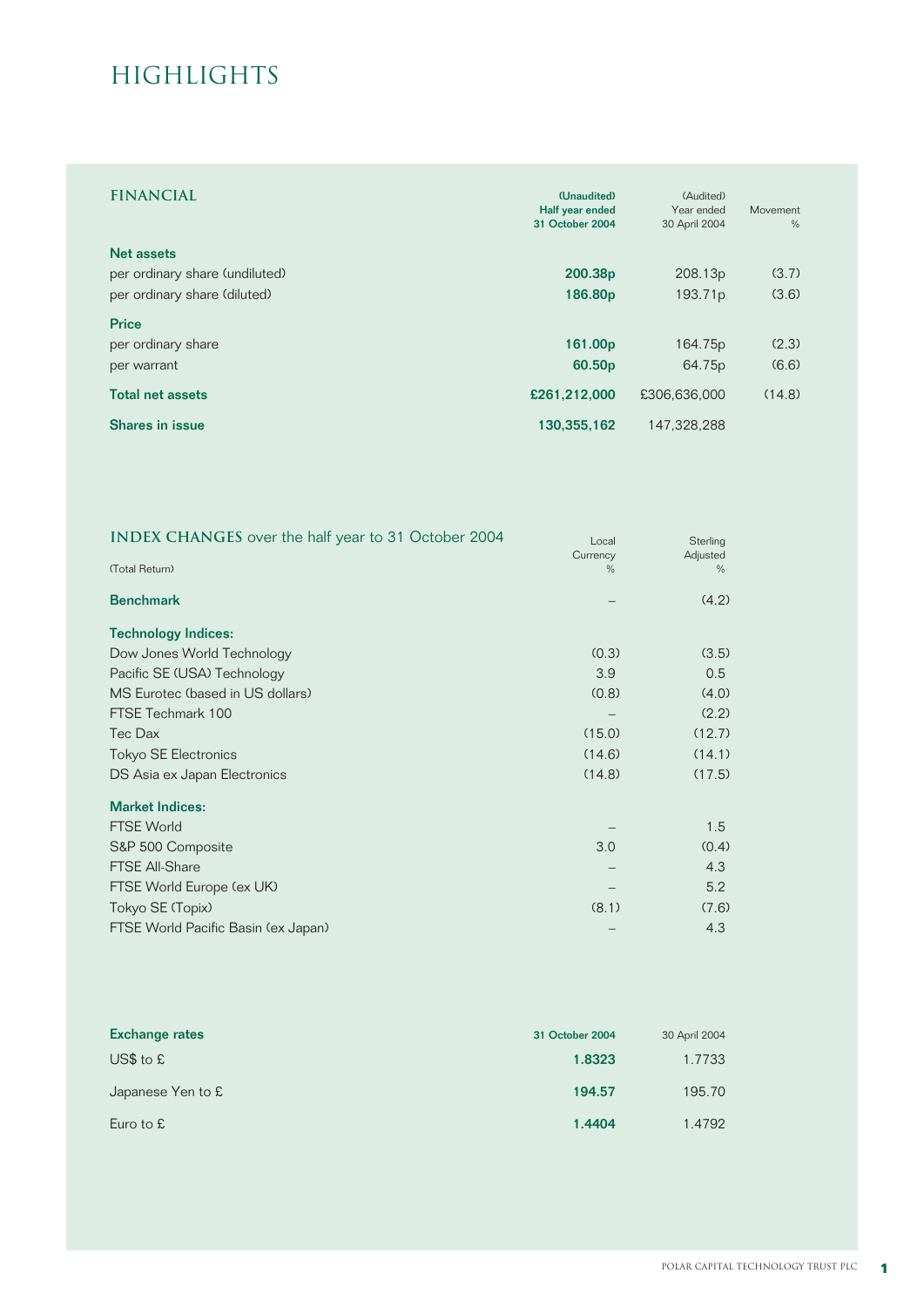### Chairman's INTERIM Statement

Over the half year to 31 October, stock markets struggled to make progress with the FTSE World Index closing the period up 1.5% in sterling terms. For technology investors, the half year saw pronounced weakness during the summer give way to a strong autumn rally. The Company's net asset value per share fell by 3.7% over the half year, slightly better than our benchmark which fell 4.2%.

Stock markets have traded within a modest range for most of this half year with the boundaries of that range marked by the brief ascendancy of the bull or bear camp. The former have justified their stance by pointing to the stock market's modest valuation both in absolute terms and relative to bonds, to the corporate sector's good health and profitability, and to the reasonable growth being enjoyed by the global economy. The bears have, by contrast, taken fright at the continuing structural weaknesses of the US economy, the recessionary impact of sharply rising oil prices; and the likelihood that corporate profit margins are close to their peak.

Global economic momentum is certainly past its peak while the move in the USA towards tightening credit is having some impact in slowing demand growth. The decision by the Chinese authorities in the late spring to dampen economic growth also contributed to a summer lull but perhaps the single most important factor has been the strength in oil prices and the uncertainty to which this has given rise. Employment growth has disappointed and, despite very strong cash flows, companies have been hesitant about increasing their spending.

Technology shares certainly felt the full impact of the loss of cyclical momentum. Following a period in which earnings revisions had been consistently and strongly upwards, the June quarter's results marked a downward trend. The incidence of disappointing earnings announcements increased markedly from May onwards. The problem was most severe in the components industry where a combination of excess inventory and slowing demand led to earnings guidance being revised dramatically downwards. Semiconductor related shares were the worst performing sector within the technology industry for most of the half year. Their weakness was also largely responsible for the very poor performance of the Asian technology indices.

Elsewhere within technology, there were some encouraging developments. Companies have, on the whole, been effective in their management of costs and balance sheets have steadily been rebuilt. There has been some evidence of an increase in merger and acquisition activity and signs also of greater interest on the part of private equity funds in acquiring listed technology businesses. Moreover, in some areas of the industry, most notably in the roll-out of broadband infrastructure, growth rates continue to be remarkable. Also the quality of companies seeking IPOs is greatly improved relative to the position some years ago, as evidenced by the successful debut of Google, the online search company. The technology industry, therefore, continues along the path of healing the excesses of the last boom while gradually sowing the seeds for the emergence of the next secular uptrend.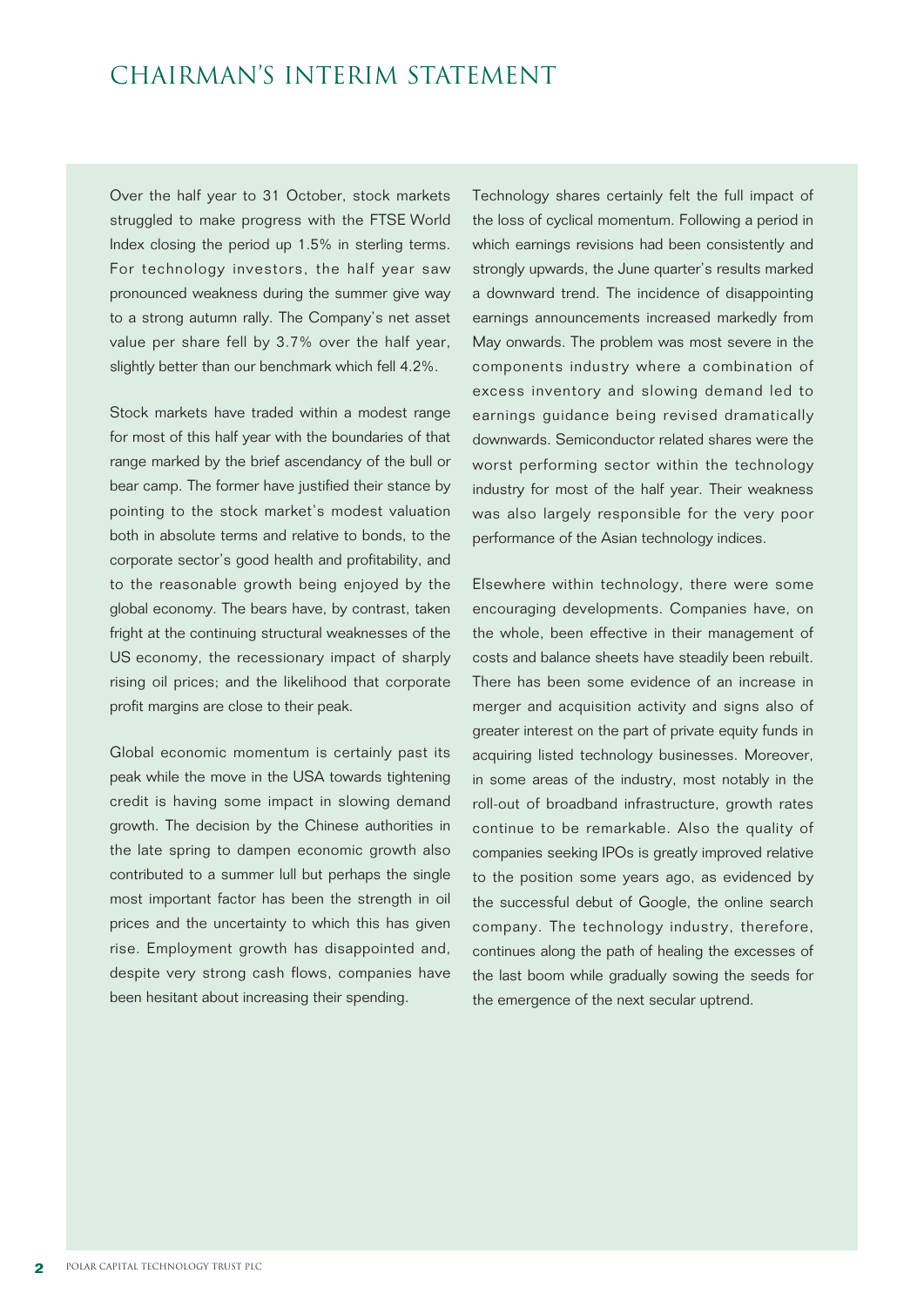Over the half year, our liquidity levels have varied considerably. We raised a material amount of cash in the first quarter of 2004 to which we added significantly in May and June on evidence of weakening technology demand. We also initiated a hedging position in the summer designed to protect our assets against a fall in NASDAQ. However, following a period of particular weakness in July and August and signs that investor sentiment had deteriorated to a level of acute pessimism, we unwound our hedge and reinvested much of our liquidity. In doing so, we have emphasised investment in the USA and Europe, have added to our smaller company exposure, and have focused on those areas that may benefit from a seasonal pick-up in spending over the New Year. We have also continued to buy back our own shares at levels that have been usefully accretive to our net asset value per share. The result of these actions is that we enter our second half fairly fully invested.

We expect the technology sector will benefit over the near term from seasonal tendencies, a degree of pent-up capital expenditure during the December quarter and greater investor optimism about the prospects for 2005. While there remain a number of material issues that are likely to preclude markets running away too far on the upside, we believe that the pendulum has swung towards increased investor appetite for risk. This should be of benefit to our area of specialisation and we are optimistic about the prospects for improved returns into the New Year but will reassess our stance in the first quarter of 2005 as the earning reporting season begins to unfold.

R K A Wakeling, Chairman 16 December 2004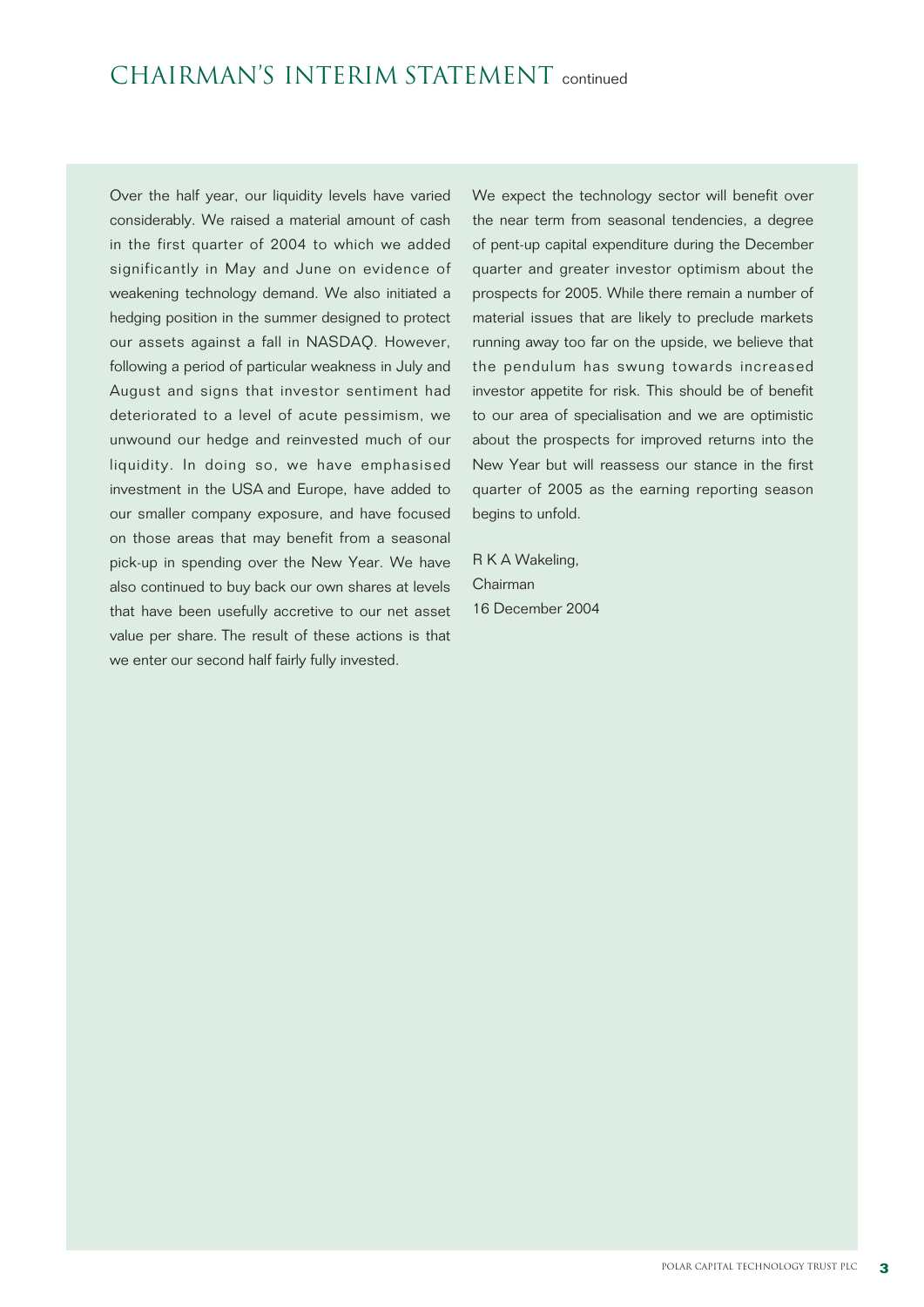### PORTFOLIO ANALYSIS

# Fund Distribution by Market Capitalisation

at 31 October 2004



### Classification of Investments

at 31 October 2004

|                                               | <b>North</b><br>America<br>$\frac{0}{0}$ | Europe<br>$\frac{0}{0}$ | Asia<br>$\frac{0}{0}$ | <b>Total</b><br>31 October<br>2004<br>% | Total<br>30 April<br>2004<br>$\%$ |
|-----------------------------------------------|------------------------------------------|-------------------------|-----------------------|-----------------------------------------|-----------------------------------|
| <b>Computing</b>                              | 11.5                                     | 1.6                     |                       | 13.1                                    | 8.4                               |
| <b>Components</b>                             | 10.1                                     | 3.3                     | 10.4                  | 23.8                                    | 27.8                              |
| <b>Software</b>                               | 10.8                                     | 8.8                     | 2.0                   | 21.6                                    | 19.0                              |
| <b>Services</b>                               | 2.2                                      | 2.7                     |                       | 4.9                                     | 5.5                               |
| <b>Communications</b>                         | 2.8                                      | 2.4                     | 0.7                   | 5.9                                     | 5.5                               |
| <b>Life Sciences</b>                          | 8.8                                      | 3.1                     |                       | 11.9                                    | 13.2                              |
| <b>Consumer, Media and Internet</b>           | 2.2                                      | 0.8                     | 2.6                   | 5.6                                     | 4.2                               |
| <b>Other Technology</b>                       | 2.3                                      | 1.8                     | 3.2                   | 7.3                                     | 5.2                               |
| <b>Unquoted Investments</b>                   |                                          | 0.3                     |                       | 0.3                                     | 0.3                               |
| <b>EQUITY INVESTMENTS</b>                     | 50.7                                     | 24.8                    | 18.9                  | 94.4                                    | 89.1                              |
| <b>Money Market Funds</b>                     |                                          | 9.6                     |                       | 9.6                                     |                                   |
| <b>Corporate Bonds</b>                        |                                          |                         | 0.6                   | 0.6                                     |                                   |
| <b>Forward Currency Contracts</b>             | (14.7)                                   | 15.0                    |                       | 0.3                                     | 0.4                               |
| <b>Net Current Assets*</b>                    | (0.1)                                    | 3.0                     | 9.7                   | 12.6                                    | 25.3                              |
| Loans                                         |                                          |                         | (17.5)                | (17.5)                                  | (14.8)                            |
| <b>OTHER NET ASSETS</b>                       | (14.8)                                   | 27.6                    | (7.2)                 | 5.6                                     | 10.9                              |
| GRAND TOTAL (net assets of £261,212,000)      | 35.9                                     | 52.4                    | 11.7                  | 100.0                                   |                                   |
| At 30 April 2004 (net assets of £306,636,000) | 34.3                                     | 58.0                    | 7.7                   |                                         | 100.0                             |

\* Net current assets exclude forward currency contracts and loans repayable within one year.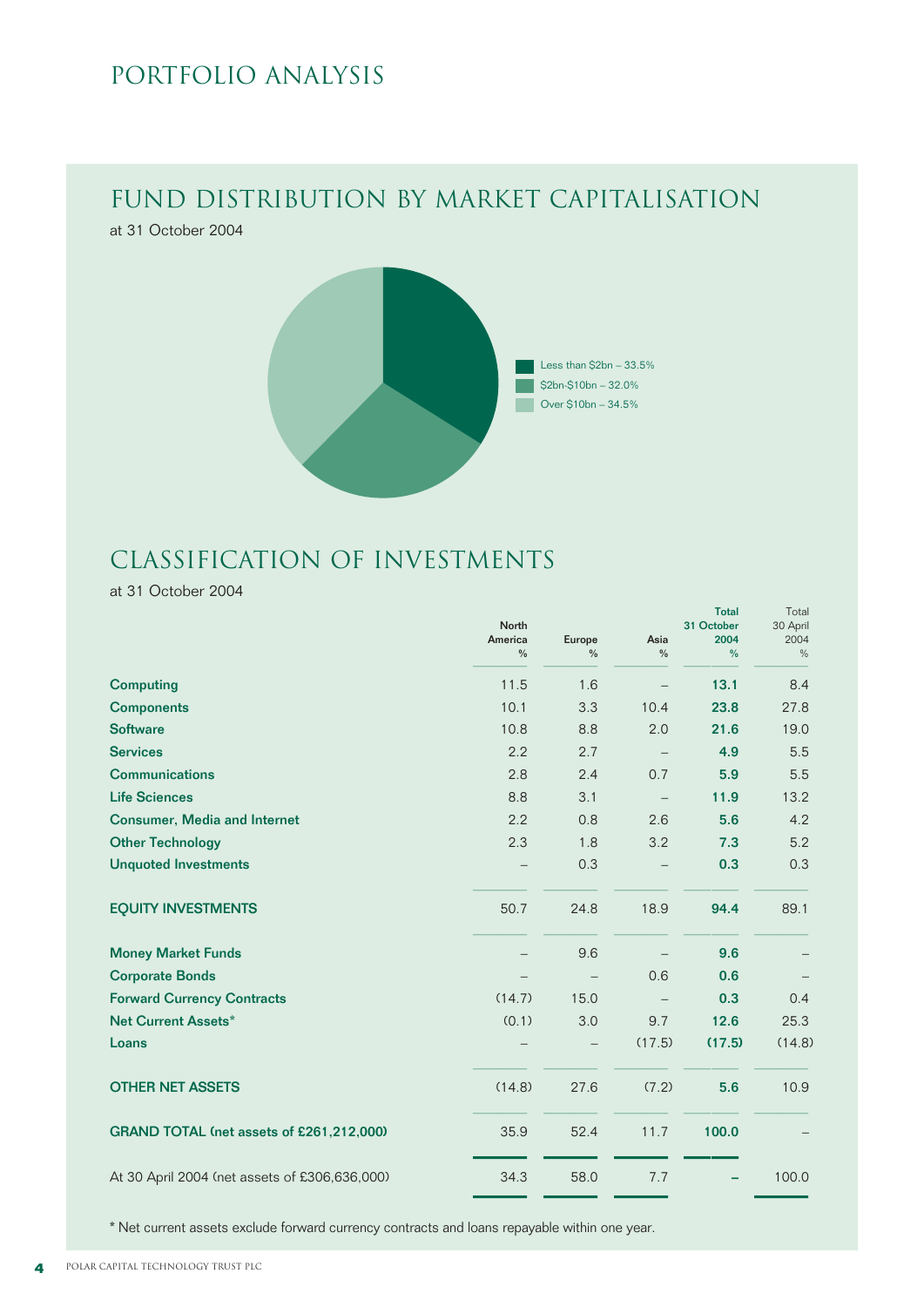### PORTFOLIO ANALYSIS continued

### equity investments over 1%

of net assets at 31 October 2004

### **North America**

| £'000s  |                                         |                                | $%$ of<br>net assets |
|---------|-----------------------------------------|--------------------------------|----------------------|
| 3,760   | Symantec                                | Security software              | 1.4%                 |
| 3,526   | <b>Harris</b>                           | Communications equipment       | 1.3%                 |
| 3,379   | <b>KLA Tencor</b>                       | Semiconductor equipment        | 1.3%                 |
| 3,216   | <b>Texas Instruments</b>                | Semiconductors                 | 1.2%                 |
| 3,092   | St Jude Medical                         | Medical devices                | 1.2%                 |
| 2,879   | Medtronic                               | Medical devices                | 1.1%                 |
| 2,815   | Qualcomm                                | Wireless communications        | 1.1%                 |
| 2,670   | <b>IBM</b>                              | Computer hardware and services | 1.0%                 |
| 2,641   | Dell Computer                           | Computer hardware              | 1.0%                 |
| 2,634   | Lockheed Martin                         | Aerospace/defence              | 1.0%                 |
| 30,612  | <b>Total investments over 1%</b>        |                                | 11.6%                |
| 102,169 | <b>Other investments</b>                |                                | 39.1%                |
| 132,781 | <b>Total North American investments</b> |                                | 50.7%                |

### **Europe**

| £'000s           |                                                              |                      | $%$ of<br>net assets |
|------------------|--------------------------------------------------------------|----------------------|----------------------|
| 3.845            | <b>Wincor Nixdorf</b>                                        | ATM & EPOS systems   | 1.5%                 |
| 3.290            | Atos Origin                                                  | <b>Services</b>      | 1.3%                 |
| 2,697            | Sage                                                         | Application software | 1.0%                 |
| 2,630            | <b>Check Point Software Technologies</b>                     | Security software    | 1.0%                 |
| 12.462<br>52,397 | <b>Total investments over 1%</b><br><b>Other investments</b> |                      | 4.8%<br>20.0%        |
| 64,859           | <b>Total European investments</b>                            |                      | 24.8%                |

### **Asia**

|        |                                  |                         | $%$ of     |
|--------|----------------------------------|-------------------------|------------|
| £'000s |                                  |                         | net assets |
| 3,978  | Daikin Industries                | Electrical systems      | 1.5%       |
| 3,594  | <b>LG Philips LCD</b>            | LCD panel maker         | 1.4%       |
| 3,593  | Nitto Denko                      | LCD components          | 1.4%       |
| 3,072  | Toshiba                          | Diversified electronics | 1.2%       |
| 3,042  | <b>CKD</b> Corporation           | Industrial automation   | 1.2%       |
| 3.008  | Zeon                             | <b>LCD</b> materials    | 1.2%       |
| 20,287 | <b>Total investments over 1%</b> |                         | 7.9%       |
| 28,778 | <b>Other investments</b>         |                         | 11.0%      |
| 49,065 | <b>Total Asian investments</b>   |                         | 18.9%      |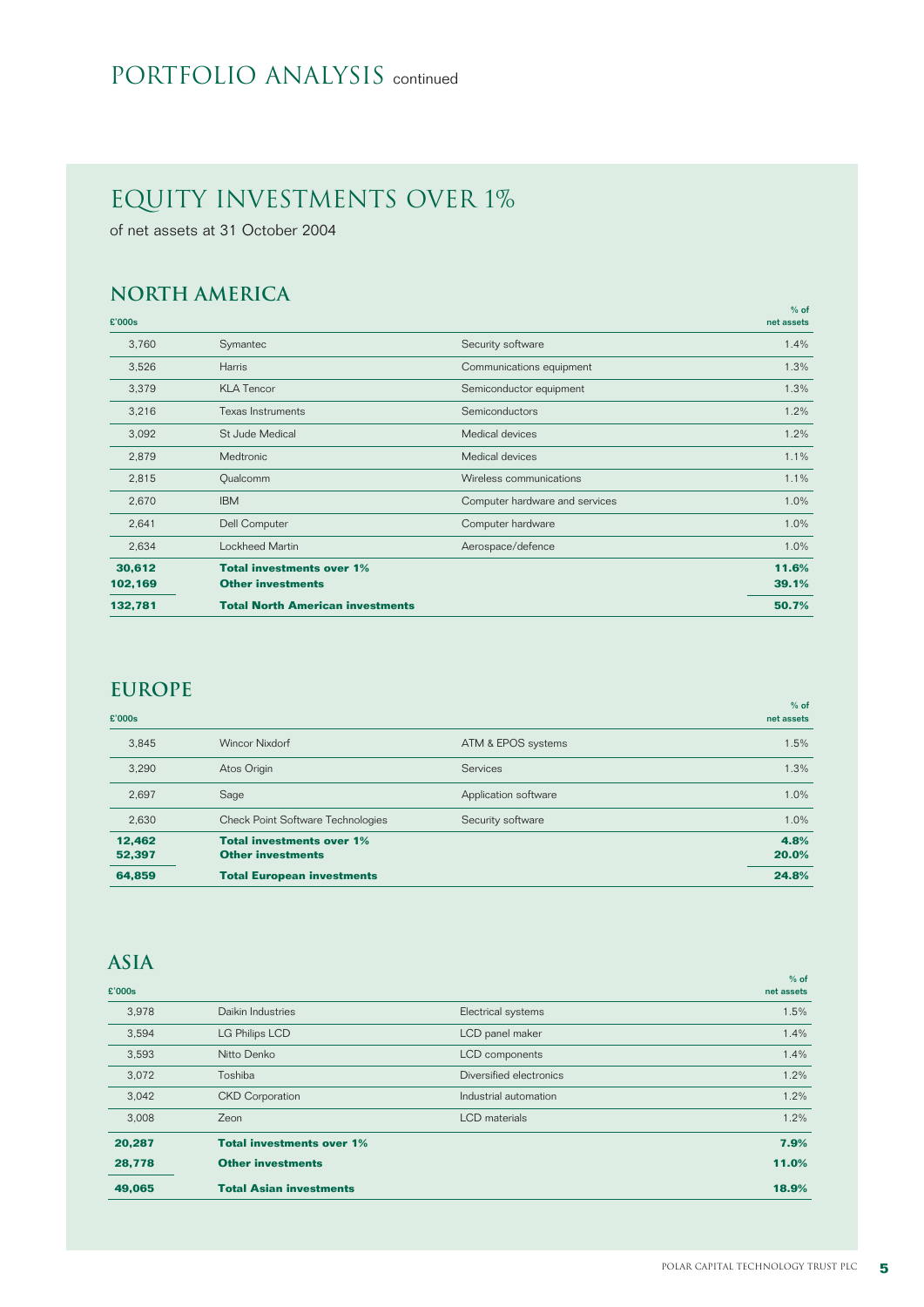GROUP STATEMENT OF TOTAL RETURN for the half year ended 31 October 2004

(incorporating the revenue account)

|                                                             |                         | (Unaudited)<br>Half year ended 31 October 2004 |                       |                  | (Unaudited)<br>Half year ended 31 October 2003 |                |                  | (Audited)<br>Year ended 30 April 2004 |                 |
|-------------------------------------------------------------|-------------------------|------------------------------------------------|-----------------------|------------------|------------------------------------------------|----------------|------------------|---------------------------------------|-----------------|
|                                                             | <b>Revenue</b><br>£'000 | <b>Capital</b><br>£'000                        | <b>Total</b><br>£'000 | Revenue<br>£'000 | Capital<br>£'000                               | Total<br>£'000 | Revenue<br>£'000 | Capital*<br>£'000                     | Total*<br>£'000 |
| Total capital (losses)/gains                                |                         |                                                |                       |                  |                                                |                |                  |                                       |                 |
| from investments                                            |                         | (17, 180)                                      | (17, 180)             |                  | 84,874                                         | 84.874         |                  | 90,434                                | 90,434          |
| Repurchase of warrants                                      |                         | (115)                                          | (115)                 |                  | (8)                                            | (8)            |                  | (8)                                   | (8)             |
| Income from fixed asset                                     |                         |                                                |                       |                  |                                                |                |                  |                                       |                 |
| investments                                                 | 1,120                   |                                                | 1,120                 | 944              |                                                | 944            | 1,828            |                                       | 1,828           |
| Other interest receivable                                   |                         |                                                |                       |                  |                                                |                |                  |                                       |                 |
| and similar income                                          | 447                     |                                                | 447                   | 240              |                                                | 240            | 888              | $\overline{\phantom{0}}$              | 888             |
| <b>Gross revenue and capital</b>                            |                         |                                                |                       |                  |                                                |                |                  |                                       |                 |
| gains/(losses)                                              | 1,567                   | (17, 295)                                      | (15, 728)             | 1,184            | 84,866                                         | 86,050         | 2,716            | 90,426                                | 93,142          |
| Management fee                                              | (1,559)                 |                                                | (1,559)               | (831)            |                                                | (831)          | (2,098)          |                                       | (2,098)         |
| Other administration                                        |                         |                                                |                       |                  |                                                |                |                  |                                       |                 |
| expenses                                                    | (377)                   |                                                | (377)                 | (339)            |                                                | (339)          | (586)            |                                       | (586)           |
| Net (loss)/return on ordinary<br>activities before interest |                         |                                                |                       |                  |                                                |                |                  |                                       |                 |
| payable and taxation                                        | (369)                   | (17, 295)                                      | (17,664)              | 14               | 84,866                                         | 84,880         | 32               | 90,426                                | 90,458          |
| Interest payable and similar                                |                         |                                                |                       |                  |                                                |                |                  |                                       |                 |
| charges                                                     | (278)                   |                                                | (278)                 | (297)            |                                                | (297)          | (569)            |                                       | (569)           |
| Net (loss)/return on ordinary                               |                         |                                                |                       |                  |                                                |                |                  |                                       |                 |
| activities before taxation                                  | (647)                   | (17, 295)                                      | (17, 942)             | (283)            | 84,866                                         | 84,583         | (537)            | 90,426                                | 89,889          |
| Taxation on ordinary activities                             | (64)                    |                                                | (64)                  | (76)             |                                                | (76)           | (143)            |                                       | (143)           |
| Net (loss)/return on ordinary                               |                         |                                                |                       |                  |                                                |                |                  |                                       |                 |
| activities after taxation                                   | (711)                   | (17, 295)                                      | (18,006)              | (359)            | 84,866                                         | 84,507         | (680)            | 90,426                                | 89,746          |
| (Loss)/return per ordinary<br>share (pence)                 |                         |                                                |                       |                  |                                                |                |                  |                                       |                 |
| <b>Basic</b>                                                | (0.53p)                 | (12.91p)                                       | (13.44p)              | (0.24p)          | 56.89p                                         | 56.65p         | (0.45p)          | 60.44p                                | 59.99p          |
| Fully diluted                                               | (0.5p)                  | (12.16p)                                       | (12.66p)              | (0.23p)          | 53.85p                                         | 53.62p         | (0.43p)          | 57.14p                                | 56.71p          |

\* Restated – see note 2

The revenue columns of this statement represent the revenue accounts of the Group.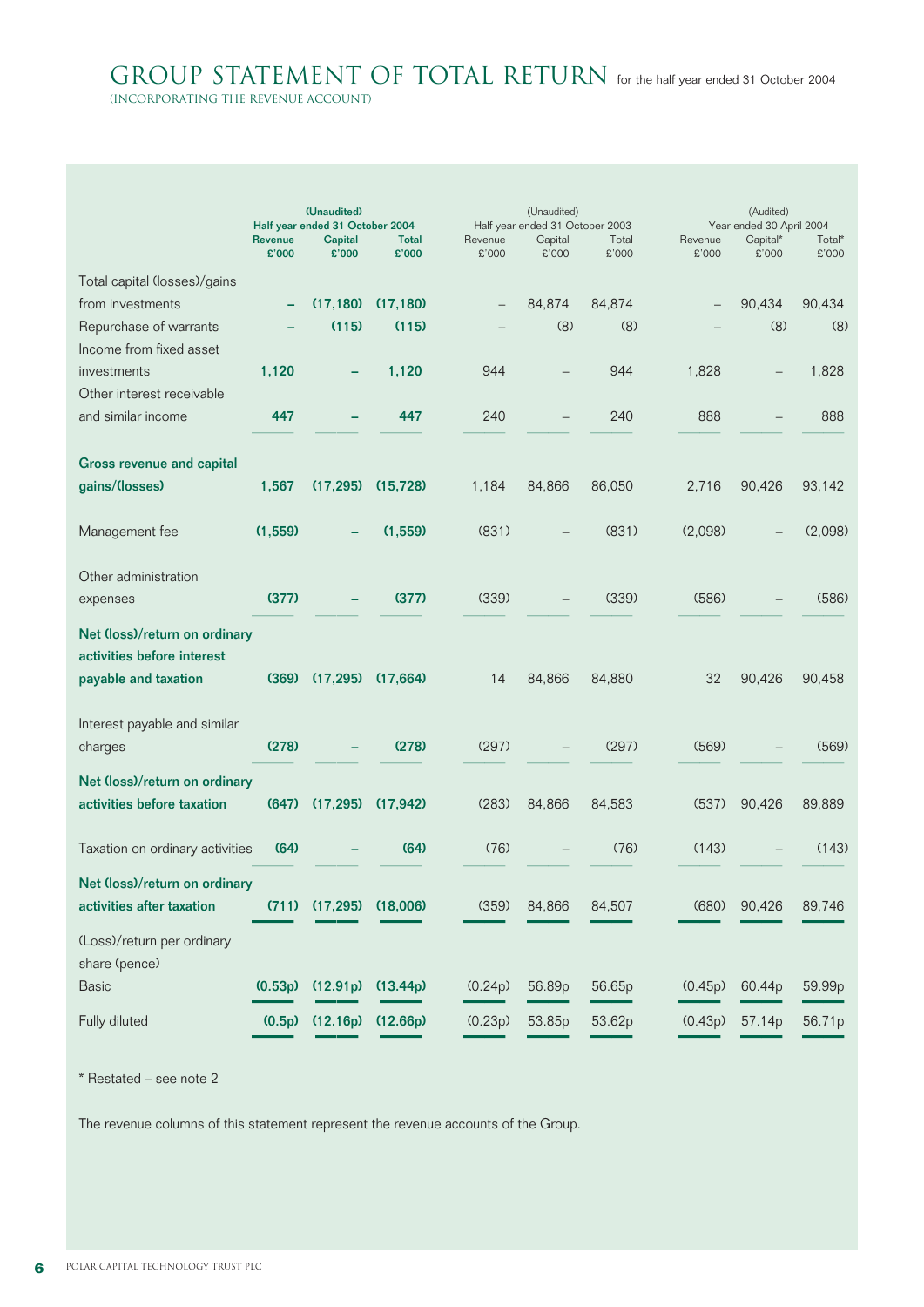# BALANCE SHEETS at 31 October 2004

|                                              |                         | (Unaudited)             | (Unaudited)             |                         |                        | (Audited)              |
|----------------------------------------------|-------------------------|-------------------------|-------------------------|-------------------------|------------------------|------------------------|
|                                              | Group                   | Company                 | Group                   | Company                 | Group                  | Company                |
|                                              | Interim<br>October 2004 | Interim<br>October 2004 | Interim<br>October 2003 | Interim<br>October 2003 | Year end<br>April 2004 | Year end<br>April 2004 |
|                                              | £'000                   | £'000                   | £'000                   | £'000                   | £'000                  | £'000                  |
| <b>Fixed asset investments</b>               |                         |                         |                         |                         |                        |                        |
| Listed at market value:                      |                         |                         |                         |                         |                        |                        |
| United Kingdom                               | 34,958                  | 34,958                  | 41,871                  | 41,871                  | 36,280                 | 36,280                 |
| Overseas                                     | 237,517                 | 237,517                 | 247,869                 | 247,869                 | 235,562                | 235,562                |
|                                              | 272,475                 | 272,475                 | 289,740                 | 289,740                 | 271,842                | 271,842                |
| Unlisted at directors' valuation:            |                         |                         |                         |                         |                        |                        |
| Subsidiary undertaking                       |                         | 3,268                   |                         | 3,611                   |                        | 3,174                  |
| Other United Kingdom                         | 892                     | 892                     | 795                     | 795                     | 842                    | 842                    |
|                                              | 273,367                 | 276,635                 | 290,535                 | 294,146                 | 272,684                | 275,858                |
| <b>Current assets</b>                        |                         |                         |                         |                         |                        |                        |
| Investments                                  | 1,596                   |                         | 1,503                   |                         | 1,563                  |                        |
| Debtors                                      | 42,868                  | 45,876                  | 66,223                  | 69,151                  | 34,569                 | 37,539                 |
| Cash                                         | 31,852                  | 27,172                  | 59,507                  | 54,471                  | 74,254                 | 69,673                 |
|                                              | 76,316                  | 73,048                  | 127,233                 | 123,622                 | 110,386                | 107,212                |
| Creditors: amounts falling due               |                         |                         |                         |                         |                        |                        |
| within one year                              | (67, 862)               | (67, 862)               | (64,058)                | (64, 058)               | (41, 840)              | (41, 840)              |
| <b>Net current assets</b>                    | 8,454                   | 5,186                   | 63,175                  | 59,564                  | 68,546                 | 65,372                 |
| <b>Total assets less current liabilities</b> | 281,821                 | 281,821                 | 353,710                 | 353,710                 | 341,230                | 341,230                |
| Creditors: amounts falling due after         |                         |                         |                         |                         |                        |                        |
| more than one year                           | (20, 609)               | (20, 609)               | (47, 554)               | (47, 554)               | (34, 594)              | (34, 594)              |
| <b>Total net assets</b>                      | 261,212                 | 261,212                 | 306,156                 | 306,156                 | 306,636                | 306,636                |
| <b>Capital and reserves</b>                  |                         |                         |                         |                         |                        |                        |
| Called up share capital                      | 32,589                  | 32,589                  | 37,545                  | 37,545                  | 36,832                 | 36,832                 |
| Capital redemption reserve                   | 5,386                   | 5,386                   |                         |                         | 713                    | 713                    |
| Share premium                                | 90,134                  | 90,134                  | 88,842                  | 88,842                  | 88,842                 | 88,842                 |
| Warrant reserve                              | 6,431                   | 6,431                   | 7,147                   | 7,147                   | 7,147                  | 7,147                  |
| Warrant exercise reserve                     | 1,483                   | 1,483                   | 940                     | 940                     | 940                    | 940                    |
| Other capital reserves                       | 180,242                 | 183,510                 | 225,703                 | 229,314                 | 226,504                | 229,678                |
| Revenue reserve                              | (55,053)                | (58, 321)               | (54,021)                | (57, 632)               | (54, 342)              | (57, 516)              |
| <b>Equity shareholders' funds</b>            | 261,212                 | 261,212                 | 306,156                 | 306,156                 | 306,636                | 306,636                |
| Net asset value per ordinary share           |                         |                         |                         |                         |                        |                        |
| - undiluted                                  | 200.38p                 | 200.38p                 | 203.86p                 | 203.86p                 | 208.13p                | 208.13p                |
| - diluted                                    | 186.80p                 | 186.80p                 | 190.24p                 | 190.24p                 | 193.71p                | 193.71p                |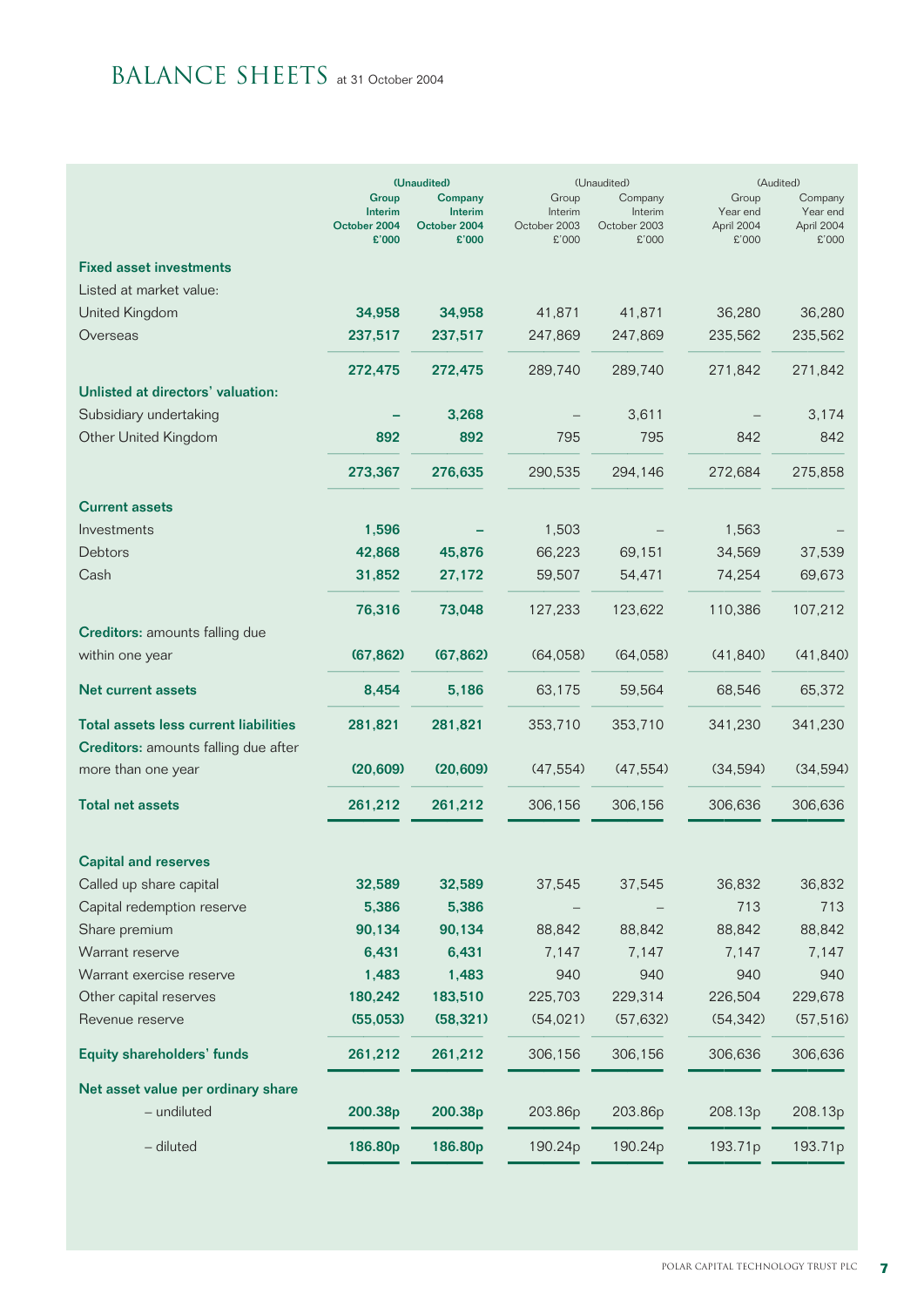# GROUP CASH FLOW STATEMENT for the half year ended 31 October 2004

| (2,521)<br>(795)<br>(577)<br>Net cash outlow from operating activities<br>Net cash outlow from servicing of finance<br>(264)<br>(376)<br>(634)<br>17<br>Net tax recovered<br>8<br>689<br>6,879<br>Net cash inflow from forward currency contracts<br>2,023<br>Net cash inflow from derivative contracts<br>335<br>Net cash (outflow)/inflow from financial investment<br>8,659<br>26,184<br>(15, 541)<br>8,412<br>29,908<br>(14, 234)<br>Net cash (outflow)/inflow before financing<br>14,839<br>10,074<br>Net cash (outflow)/inflow from financing<br>(27, 507)<br>23,251<br>(Decrease)/increase in cash<br>39,982<br>(41, 741)<br>Reconciliation of operating revenue to net cash outflow from operating activities<br>Net (loss)/return before interest payable and taxation<br>(369)<br>14<br>32<br>Increase in current asset investments<br>(1, 563)<br>(33)<br>Decrease/(increase) in accrued income<br>123<br>(49)<br>(90)<br>12<br>(Increase)/decrease in other debtors<br>(99)<br>(33)<br>(Increase)/decrease in other creditors<br>17<br>(210)<br>(335)<br>Capital dividends<br>19<br>Overseas withholding tax suffered<br>(97)<br>(145)<br>(67)<br>Scrip dividends included in investment income<br>(61)<br>(133)<br>Interest accumulations included in investment income<br>(276)<br>(277)<br>(273)<br>(2,521)<br>Net cash outflow from operating activities<br>(795)<br>(577)<br>Reconciliation of net cash flow to movement in net funds<br>(41, 741)<br>23,251<br>(Decrease)/increase in cash<br>39,982<br>(14, 221)<br>(14, 214)<br>Movement in long term loans<br>Change in net funds resulting from cash flows<br>(41, 741)<br>9,030<br>25,768<br>(1, 782)<br>Exchange movements<br>(923)<br>(1,544)<br>7,248<br>Net movement in the period<br>(42, 664)<br>24,224<br>4,705<br>Net funds at the beginning of the period<br>28,929<br>4,705<br>11,953<br>28,929<br>Net funds at the end of the period<br>(13, 735)<br><b>Represented by:</b><br>31,852<br>74,254<br>Bank balances and short term deposits<br>59,507<br>Debt falling due within one year<br>(10, 731)<br>(24, 978)<br>Debt falling due after more than one year<br>(47, 554)<br>(34, 594)<br>(20, 609)<br>11,953<br>28,929<br>(13, 735) | (Unaudited)<br>Half year ended<br>31 October 2004<br>£'000 | (Unaudited)<br>Half year ended<br>31 October 2003<br>\$'000 | (Audited)<br>Year ended<br>30th April 2004<br>£'000 |
|-------------------------------------------------------------------------------------------------------------------------------------------------------------------------------------------------------------------------------------------------------------------------------------------------------------------------------------------------------------------------------------------------------------------------------------------------------------------------------------------------------------------------------------------------------------------------------------------------------------------------------------------------------------------------------------------------------------------------------------------------------------------------------------------------------------------------------------------------------------------------------------------------------------------------------------------------------------------------------------------------------------------------------------------------------------------------------------------------------------------------------------------------------------------------------------------------------------------------------------------------------------------------------------------------------------------------------------------------------------------------------------------------------------------------------------------------------------------------------------------------------------------------------------------------------------------------------------------------------------------------------------------------------------------------------------------------------------------------------------------------------------------------------------------------------------------------------------------------------------------------------------------------------------------------------------------------------------------------------------------------------------------------------------------------------------------------------------------------------------------------------------------------------------------------------------------------------------------------|------------------------------------------------------------|-------------------------------------------------------------|-----------------------------------------------------|
|                                                                                                                                                                                                                                                                                                                                                                                                                                                                                                                                                                                                                                                                                                                                                                                                                                                                                                                                                                                                                                                                                                                                                                                                                                                                                                                                                                                                                                                                                                                                                                                                                                                                                                                                                                                                                                                                                                                                                                                                                                                                                                                                                                                                                         |                                                            |                                                             |                                                     |
|                                                                                                                                                                                                                                                                                                                                                                                                                                                                                                                                                                                                                                                                                                                                                                                                                                                                                                                                                                                                                                                                                                                                                                                                                                                                                                                                                                                                                                                                                                                                                                                                                                                                                                                                                                                                                                                                                                                                                                                                                                                                                                                                                                                                                         |                                                            |                                                             |                                                     |
|                                                                                                                                                                                                                                                                                                                                                                                                                                                                                                                                                                                                                                                                                                                                                                                                                                                                                                                                                                                                                                                                                                                                                                                                                                                                                                                                                                                                                                                                                                                                                                                                                                                                                                                                                                                                                                                                                                                                                                                                                                                                                                                                                                                                                         |                                                            |                                                             |                                                     |
|                                                                                                                                                                                                                                                                                                                                                                                                                                                                                                                                                                                                                                                                                                                                                                                                                                                                                                                                                                                                                                                                                                                                                                                                                                                                                                                                                                                                                                                                                                                                                                                                                                                                                                                                                                                                                                                                                                                                                                                                                                                                                                                                                                                                                         |                                                            |                                                             |                                                     |
|                                                                                                                                                                                                                                                                                                                                                                                                                                                                                                                                                                                                                                                                                                                                                                                                                                                                                                                                                                                                                                                                                                                                                                                                                                                                                                                                                                                                                                                                                                                                                                                                                                                                                                                                                                                                                                                                                                                                                                                                                                                                                                                                                                                                                         |                                                            |                                                             |                                                     |
|                                                                                                                                                                                                                                                                                                                                                                                                                                                                                                                                                                                                                                                                                                                                                                                                                                                                                                                                                                                                                                                                                                                                                                                                                                                                                                                                                                                                                                                                                                                                                                                                                                                                                                                                                                                                                                                                                                                                                                                                                                                                                                                                                                                                                         |                                                            |                                                             |                                                     |
|                                                                                                                                                                                                                                                                                                                                                                                                                                                                                                                                                                                                                                                                                                                                                                                                                                                                                                                                                                                                                                                                                                                                                                                                                                                                                                                                                                                                                                                                                                                                                                                                                                                                                                                                                                                                                                                                                                                                                                                                                                                                                                                                                                                                                         |                                                            |                                                             |                                                     |
|                                                                                                                                                                                                                                                                                                                                                                                                                                                                                                                                                                                                                                                                                                                                                                                                                                                                                                                                                                                                                                                                                                                                                                                                                                                                                                                                                                                                                                                                                                                                                                                                                                                                                                                                                                                                                                                                                                                                                                                                                                                                                                                                                                                                                         |                                                            |                                                             |                                                     |
|                                                                                                                                                                                                                                                                                                                                                                                                                                                                                                                                                                                                                                                                                                                                                                                                                                                                                                                                                                                                                                                                                                                                                                                                                                                                                                                                                                                                                                                                                                                                                                                                                                                                                                                                                                                                                                                                                                                                                                                                                                                                                                                                                                                                                         |                                                            |                                                             |                                                     |
|                                                                                                                                                                                                                                                                                                                                                                                                                                                                                                                                                                                                                                                                                                                                                                                                                                                                                                                                                                                                                                                                                                                                                                                                                                                                                                                                                                                                                                                                                                                                                                                                                                                                                                                                                                                                                                                                                                                                                                                                                                                                                                                                                                                                                         |                                                            |                                                             |                                                     |
|                                                                                                                                                                                                                                                                                                                                                                                                                                                                                                                                                                                                                                                                                                                                                                                                                                                                                                                                                                                                                                                                                                                                                                                                                                                                                                                                                                                                                                                                                                                                                                                                                                                                                                                                                                                                                                                                                                                                                                                                                                                                                                                                                                                                                         |                                                            |                                                             |                                                     |
|                                                                                                                                                                                                                                                                                                                                                                                                                                                                                                                                                                                                                                                                                                                                                                                                                                                                                                                                                                                                                                                                                                                                                                                                                                                                                                                                                                                                                                                                                                                                                                                                                                                                                                                                                                                                                                                                                                                                                                                                                                                                                                                                                                                                                         |                                                            |                                                             |                                                     |
|                                                                                                                                                                                                                                                                                                                                                                                                                                                                                                                                                                                                                                                                                                                                                                                                                                                                                                                                                                                                                                                                                                                                                                                                                                                                                                                                                                                                                                                                                                                                                                                                                                                                                                                                                                                                                                                                                                                                                                                                                                                                                                                                                                                                                         |                                                            |                                                             |                                                     |
|                                                                                                                                                                                                                                                                                                                                                                                                                                                                                                                                                                                                                                                                                                                                                                                                                                                                                                                                                                                                                                                                                                                                                                                                                                                                                                                                                                                                                                                                                                                                                                                                                                                                                                                                                                                                                                                                                                                                                                                                                                                                                                                                                                                                                         |                                                            |                                                             |                                                     |
|                                                                                                                                                                                                                                                                                                                                                                                                                                                                                                                                                                                                                                                                                                                                                                                                                                                                                                                                                                                                                                                                                                                                                                                                                                                                                                                                                                                                                                                                                                                                                                                                                                                                                                                                                                                                                                                                                                                                                                                                                                                                                                                                                                                                                         |                                                            |                                                             |                                                     |
|                                                                                                                                                                                                                                                                                                                                                                                                                                                                                                                                                                                                                                                                                                                                                                                                                                                                                                                                                                                                                                                                                                                                                                                                                                                                                                                                                                                                                                                                                                                                                                                                                                                                                                                                                                                                                                                                                                                                                                                                                                                                                                                                                                                                                         |                                                            |                                                             |                                                     |
|                                                                                                                                                                                                                                                                                                                                                                                                                                                                                                                                                                                                                                                                                                                                                                                                                                                                                                                                                                                                                                                                                                                                                                                                                                                                                                                                                                                                                                                                                                                                                                                                                                                                                                                                                                                                                                                                                                                                                                                                                                                                                                                                                                                                                         |                                                            |                                                             |                                                     |
|                                                                                                                                                                                                                                                                                                                                                                                                                                                                                                                                                                                                                                                                                                                                                                                                                                                                                                                                                                                                                                                                                                                                                                                                                                                                                                                                                                                                                                                                                                                                                                                                                                                                                                                                                                                                                                                                                                                                                                                                                                                                                                                                                                                                                         |                                                            |                                                             |                                                     |
|                                                                                                                                                                                                                                                                                                                                                                                                                                                                                                                                                                                                                                                                                                                                                                                                                                                                                                                                                                                                                                                                                                                                                                                                                                                                                                                                                                                                                                                                                                                                                                                                                                                                                                                                                                                                                                                                                                                                                                                                                                                                                                                                                                                                                         |                                                            |                                                             |                                                     |
|                                                                                                                                                                                                                                                                                                                                                                                                                                                                                                                                                                                                                                                                                                                                                                                                                                                                                                                                                                                                                                                                                                                                                                                                                                                                                                                                                                                                                                                                                                                                                                                                                                                                                                                                                                                                                                                                                                                                                                                                                                                                                                                                                                                                                         |                                                            |                                                             |                                                     |
|                                                                                                                                                                                                                                                                                                                                                                                                                                                                                                                                                                                                                                                                                                                                                                                                                                                                                                                                                                                                                                                                                                                                                                                                                                                                                                                                                                                                                                                                                                                                                                                                                                                                                                                                                                                                                                                                                                                                                                                                                                                                                                                                                                                                                         |                                                            |                                                             |                                                     |
|                                                                                                                                                                                                                                                                                                                                                                                                                                                                                                                                                                                                                                                                                                                                                                                                                                                                                                                                                                                                                                                                                                                                                                                                                                                                                                                                                                                                                                                                                                                                                                                                                                                                                                                                                                                                                                                                                                                                                                                                                                                                                                                                                                                                                         |                                                            |                                                             |                                                     |
|                                                                                                                                                                                                                                                                                                                                                                                                                                                                                                                                                                                                                                                                                                                                                                                                                                                                                                                                                                                                                                                                                                                                                                                                                                                                                                                                                                                                                                                                                                                                                                                                                                                                                                                                                                                                                                                                                                                                                                                                                                                                                                                                                                                                                         |                                                            |                                                             |                                                     |
|                                                                                                                                                                                                                                                                                                                                                                                                                                                                                                                                                                                                                                                                                                                                                                                                                                                                                                                                                                                                                                                                                                                                                                                                                                                                                                                                                                                                                                                                                                                                                                                                                                                                                                                                                                                                                                                                                                                                                                                                                                                                                                                                                                                                                         |                                                            |                                                             |                                                     |
|                                                                                                                                                                                                                                                                                                                                                                                                                                                                                                                                                                                                                                                                                                                                                                                                                                                                                                                                                                                                                                                                                                                                                                                                                                                                                                                                                                                                                                                                                                                                                                                                                                                                                                                                                                                                                                                                                                                                                                                                                                                                                                                                                                                                                         |                                                            |                                                             |                                                     |
|                                                                                                                                                                                                                                                                                                                                                                                                                                                                                                                                                                                                                                                                                                                                                                                                                                                                                                                                                                                                                                                                                                                                                                                                                                                                                                                                                                                                                                                                                                                                                                                                                                                                                                                                                                                                                                                                                                                                                                                                                                                                                                                                                                                                                         |                                                            |                                                             |                                                     |
|                                                                                                                                                                                                                                                                                                                                                                                                                                                                                                                                                                                                                                                                                                                                                                                                                                                                                                                                                                                                                                                                                                                                                                                                                                                                                                                                                                                                                                                                                                                                                                                                                                                                                                                                                                                                                                                                                                                                                                                                                                                                                                                                                                                                                         |                                                            |                                                             |                                                     |
|                                                                                                                                                                                                                                                                                                                                                                                                                                                                                                                                                                                                                                                                                                                                                                                                                                                                                                                                                                                                                                                                                                                                                                                                                                                                                                                                                                                                                                                                                                                                                                                                                                                                                                                                                                                                                                                                                                                                                                                                                                                                                                                                                                                                                         |                                                            |                                                             |                                                     |
|                                                                                                                                                                                                                                                                                                                                                                                                                                                                                                                                                                                                                                                                                                                                                                                                                                                                                                                                                                                                                                                                                                                                                                                                                                                                                                                                                                                                                                                                                                                                                                                                                                                                                                                                                                                                                                                                                                                                                                                                                                                                                                                                                                                                                         |                                                            |                                                             |                                                     |
|                                                                                                                                                                                                                                                                                                                                                                                                                                                                                                                                                                                                                                                                                                                                                                                                                                                                                                                                                                                                                                                                                                                                                                                                                                                                                                                                                                                                                                                                                                                                                                                                                                                                                                                                                                                                                                                                                                                                                                                                                                                                                                                                                                                                                         |                                                            |                                                             |                                                     |
|                                                                                                                                                                                                                                                                                                                                                                                                                                                                                                                                                                                                                                                                                                                                                                                                                                                                                                                                                                                                                                                                                                                                                                                                                                                                                                                                                                                                                                                                                                                                                                                                                                                                                                                                                                                                                                                                                                                                                                                                                                                                                                                                                                                                                         |                                                            |                                                             |                                                     |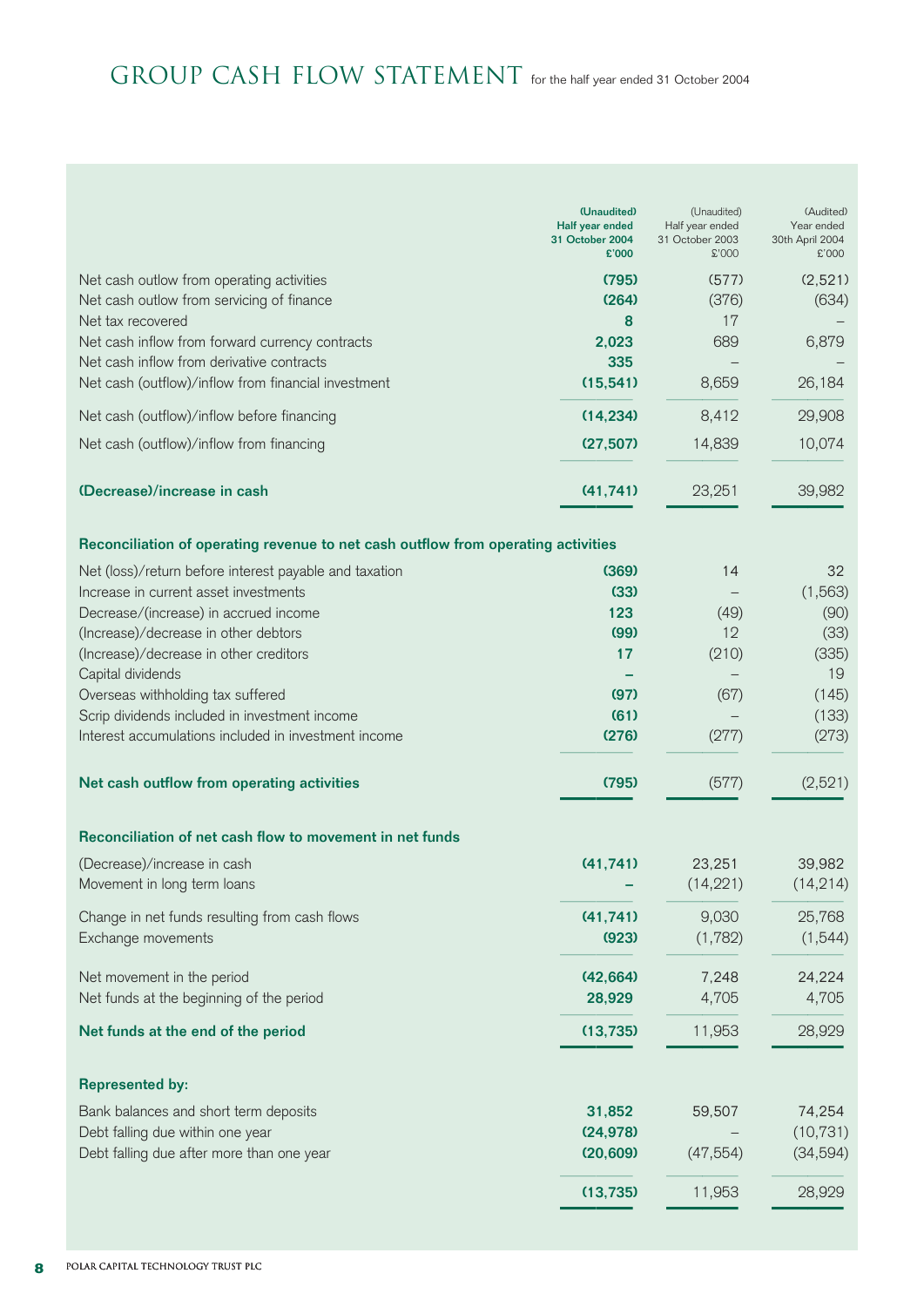#### **1. Management fees**

Polar Capital Partners Ltd. ("Polar Capital") were appointed investment managers in February 2001. As part of the investment management contract with Polar Capital the Company contractually agreed for the full amount of compensation paid to Henderson, the previous investment managers, plus legal and other professional advisers fees and costs together with extra fees paid to the directors for work incurred in the change of investment manager to be recovered from Polar Capital. These costs amounted to £3,466,000 and have been offset against the management fee payable to Polar Capital over the 10 quarters from February 2001 to July 2003. From 1 August 2003 the Company has paid management charges at the full contractual rate.

#### **2. (Loss)/RETURN per ordinary share**

Basic revenue (loss)/return per ordinary share is based on the net loss after taxation attributable to the ordinary shares of £711,000 (31 October 2003 – losses of £359,000; 30 April 2004 – losses of £680,000) and on 133,954,938 (31 October 2003 – 149,179,442; 30 April 2004 – 149,607,557) ordinary shares, being the weighted average number of shares in issue during the period.

Basic capital (loss)/return per ordinary share is based on net capital losses of £17,295,000 (31 October 2003 – gains of £84,866,000; 30 April 2004 – gains of £90,426,000) and the weighted average number of shares in issue during the period as shown above.

The total capital gains/(losses) from investments figure for the year ended 30 April 2004 has been restated from £85,675,000 to £90,434,000. This restatement was necessary as the cost of the Company purchasing its own shares had been included in the Statement of Total Return for the year ended 30 April 2004. These costs are now shown in the Group reconciliation of movements in Equity Shareholders' funds (see below). This restatement has no impact on the net asset value of the Company.

Group reconciliation of movement in equity shareholders' funds

|                                                   | (Unaudited)  | (Unaudited)  | (Audited)  |
|---------------------------------------------------|--------------|--------------|------------|
|                                                   | Interim      | Interim      | Year ended |
|                                                   | October 2004 | October 2003 | April 2004 |
|                                                   | £'000        | £'000        | £'000      |
| Net loss after taxation                           | (711)        | (359)        | (680)      |
| (Decrease)/increase in capital reserves           | (17, 259)    | 84,866       | 90,426     |
|                                                   | (18,006)     | 84,507       | 89,746     |
| Exercise of warrants for ordinary shares          | 1,722        | 1,178        | 1,178      |
| Repurchase or warrants                            | (172)        | (551)        | (551)      |
| Cost of ordinary share repurchases                | (28,968)     |              | (4,759)    |
| Net (decrease)/increase in shareholders' funds    | (45.424)     | 85.134       | 85,614     |
| Equity shareholders' funds at beginning of period | 306.636      | 221.022      | 221,022    |
| Equity shareholders' funds at end of period       | 261,212      | 306,156      | 306,636    |
|                                                   |              |              |            |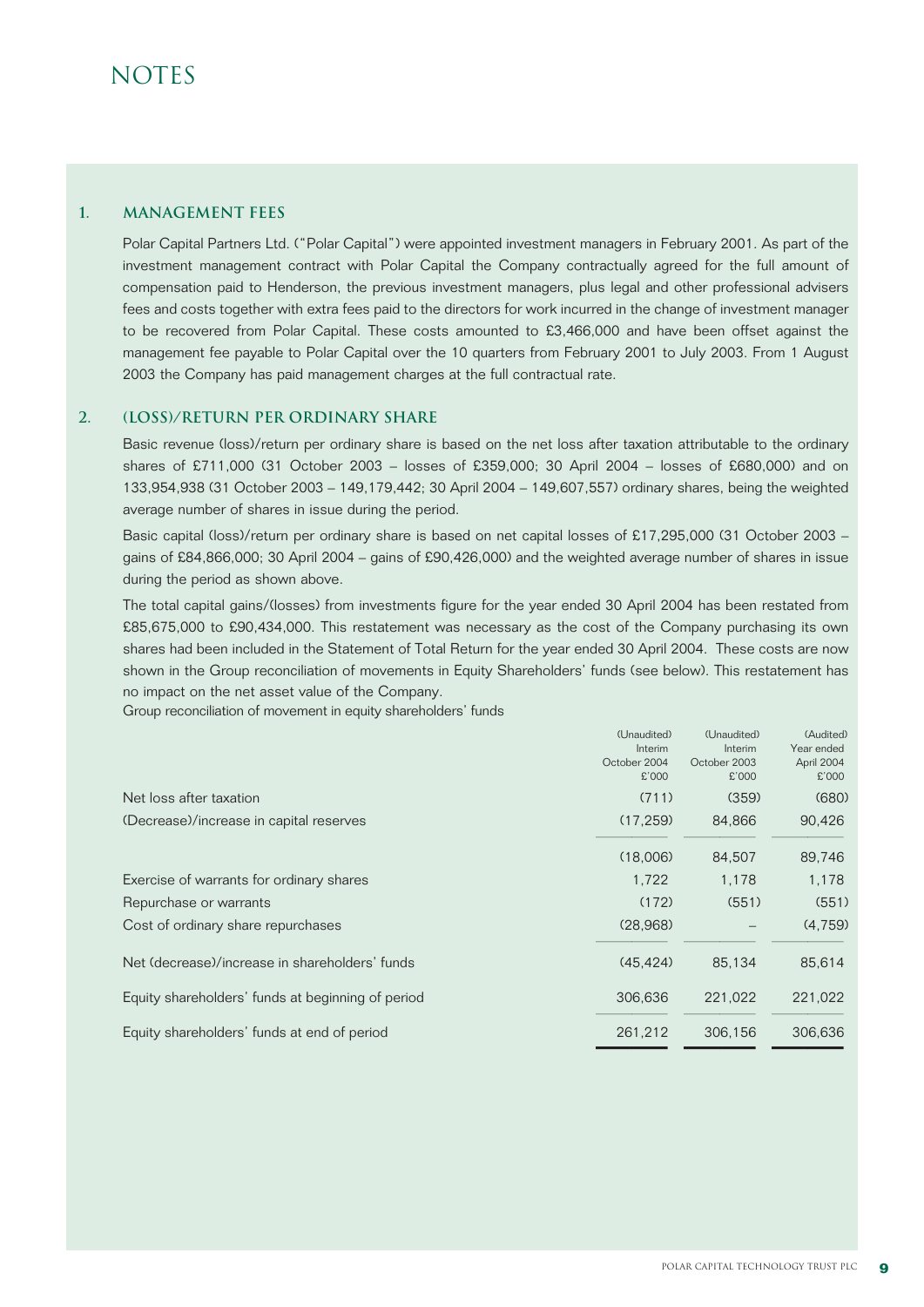#### **3. NET ASSET VALUE PER ORDINARY SHARE**

Undiluted net asset value per ordinary share is based on net assets attributable to ordinary shares of £261,212,000 (31 October 2003 – £306,156,000; 30 April 2004 – £306,636,000) and on 130,355,162 (31 October 2003 – 150,178,288 and 30 April 2004 – 147,328,288) ordinary shares, being the number of ordinary shares in issue at the end of the period.

Diluted net asset value per ordinary share is calculated on the assumption that the 20,395,659 warrants in issue at 31 October 2004 (31 October 2003 and 30 April 2004 – 22,662,533) were converted into ordinary shares at the exercise price of 100p. Dilution is assumed to occur only if the diluted net asset value is greater than the subscription price of 100p.

#### **4. DIVIDEND**

In accordance with stated policy no interim dividend has been delcared for the period (31 October 2003 and 30 April 2004 – nil).

#### **5. Accounts for the YEAR ended 30 APRIL 2004**

The figures and financial information for the period ended 30 April 2004 are extracted from the latest published accounts of the Group and do not constitute statutory accounts for that year. These accounts have been delivered to the Registrar of Companies and included the report of the auditors which was unqualified and did not contain a statement under either section 237(2) or 237(3) of the Companies Act 1985.

#### **7. INTERIM REPORT**

The interim report was approved by the directors on 16 December 2004 and was posted to shareholders in January 2005. Copies are available from the Secretary at the Registered Office, Cayzer House, 30 Buckingham Gate, London SW1E 6NN.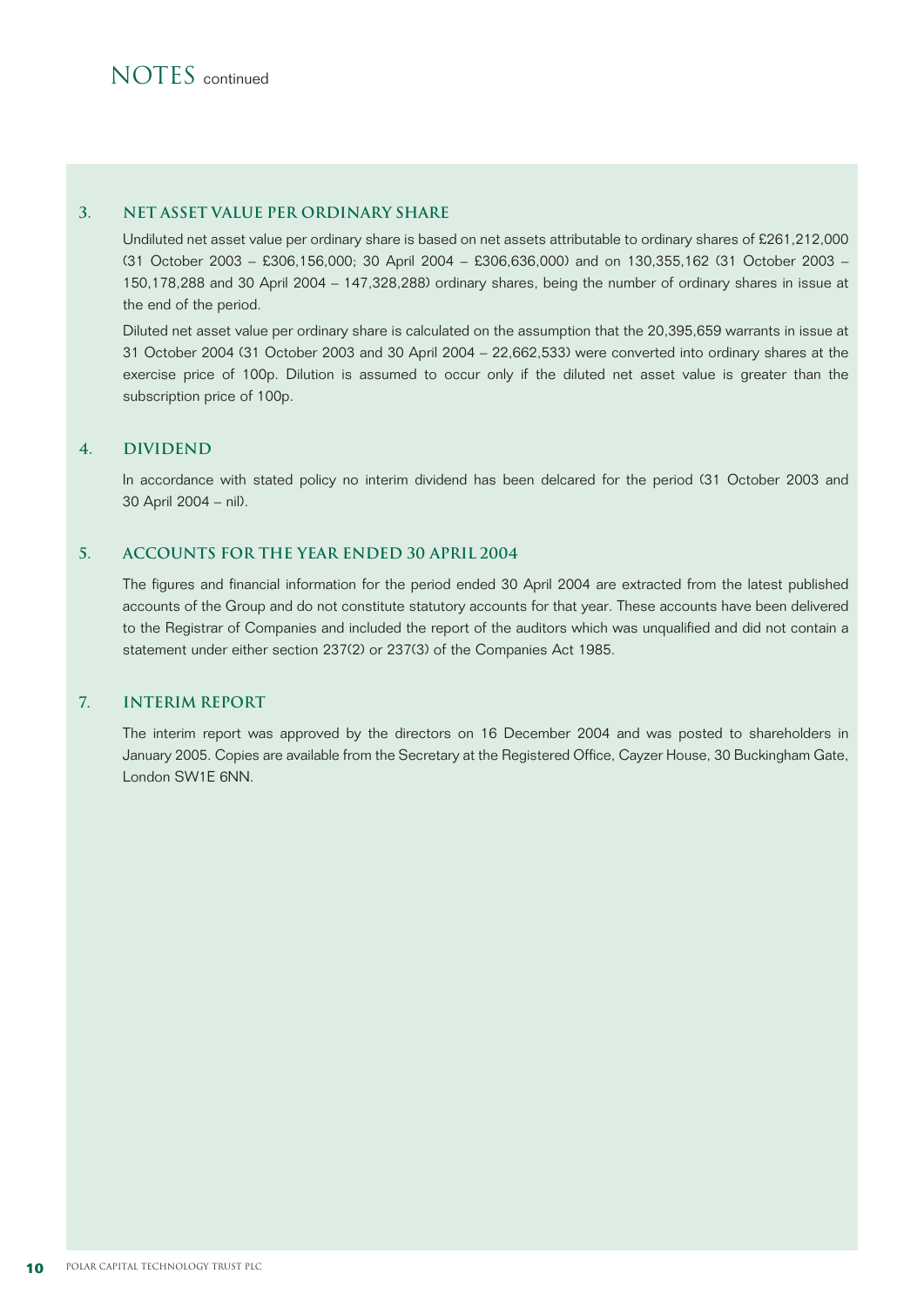# shareholder and Investor Information

#### **Investment Manager**

Polar Capital Partners Limited Authorised and regulated by the Financial Services Authority

### **Fund Manager**

B J D Ashford-Russell

#### **Secretary**

Polar Capital Secretarial Services Limited, represented by N. P. Taylor FCIS

#### **Registered Office**

Cayzer House 30 Buckingham Gate London SW1 6NN

#### **Auditors**

PricewaterhouseCoopers LLP Southwark Towers 32 London Bridge St London SE1 9SY

#### **Solicitors**

Herbert Smith Exchange House Primrose Street London EC2A 2HS

#### **Stockbrokers**

UBS Investment Bank 1 Finsbury Avenue London EC2M 2PP

#### **Bankers and Custodian**

J P Morgan Chase Bank 125 London Wall London EC2Y 5AJ

#### **Registered Number**

Registered in England and Wales No. 3224867

#### **COMPANY WEBSITE**

www.polarcapitaltechnologytrust.co.uk



Polar Capital Technology Trust PLC is a member of the Association of Investment Trust Companies

#### **Registrar**

Lloyds TSB Registrars Scotland The Causeway **Worthing** West Sussex BN99 6DA

Shareholder helpline: 0870 6015366

#### www.shareview.co.uk

Shareholders and warrant holders who have their shares registered in their own name, not through a Share Savings Scheme or PEP/ISA, can contact the registrars with any queries on their holding. In correspondence you should refer to Polar Capital Technology Trust PLC, stating clearly the registered name and address and if available the full account number.

#### **SHARE PRICE AND PERFORMANCE DETAILS**

The Company's Net Asset Value ("NAV") is released daily, on the normal working day following the calculation date, to the London Stock Exchange.

The mid-market prices of the ordinary shares and warrants are published daily in the Financial Times in the Companies and Markets section under the heading "Investment Companies". Share price information is also available from the London Stock Exchange Website:

#### (www.Londonstockexchange.co.uk),

Bloomberg (PCT.LN), Reuters (PCT.L), and SEDOL codes: Ordinary Shares – 0422002 Warrants – 0422035.

#### **portfolio details**

Portfolio information is provided to the AITC for its monthly statistical information service (www.AITC.co.uk) and monthly fact sheets as well as previous copies of annual report and accounts are available on the Company's website (www.polarcapitaltechnologytrust.co.uk).